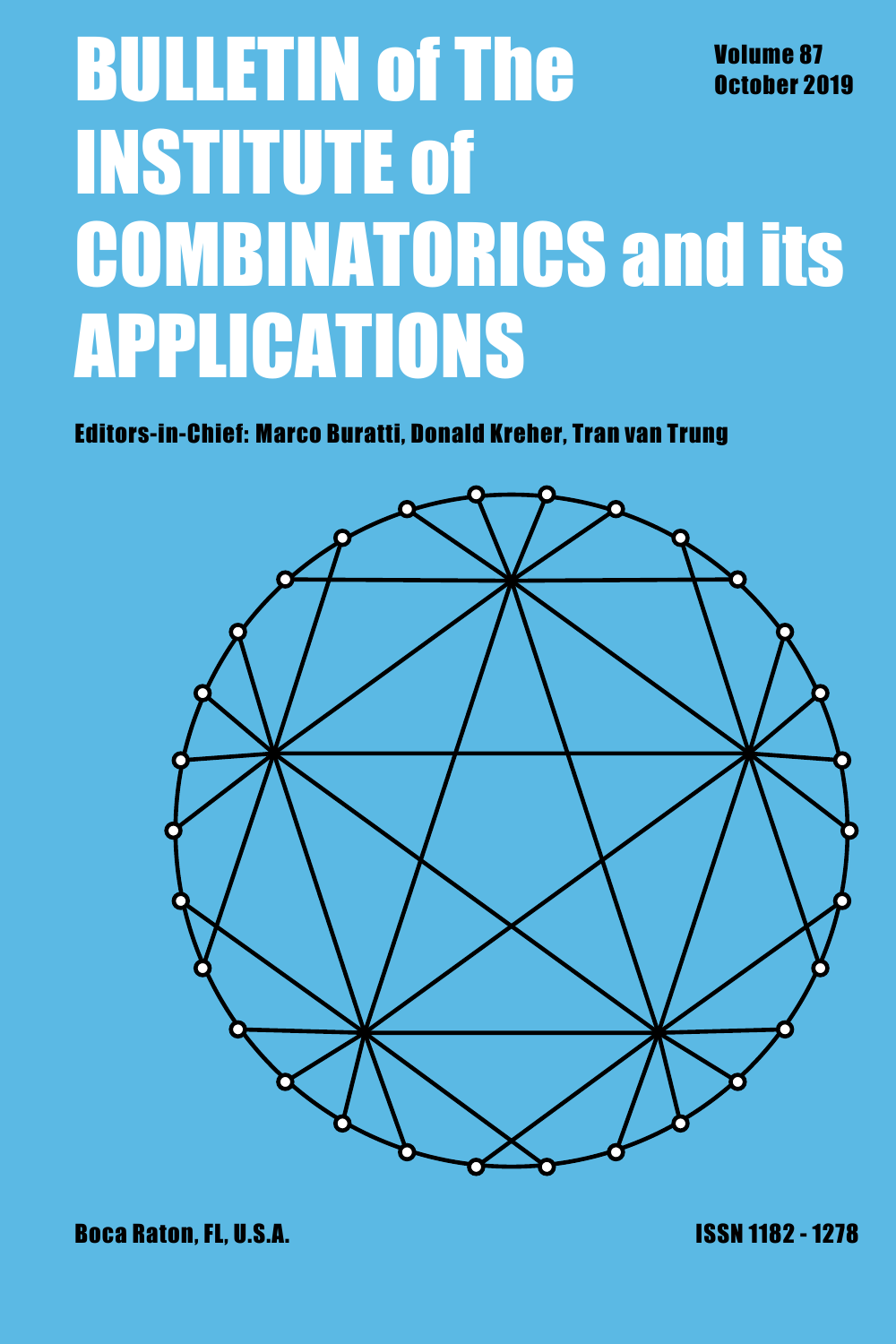# Transitive distance-regular graphs from the unitary groups  $U(3, 4)$ ,  $U(4, 3)$  and  $U(5, 2)$

ANDREA ŠVOB

University of Rijeka, Rijeka, Croatia asvob@math.uniri.hr

Abstract: In this paper we classify distance-regular graphs, including strongly regular graphs, admitting a transitive action of the unitary groups  $U(3, 4)$ ,  $U(4, 3)$  and  $U(5, 2)$  for which the rank of the permutation representation is at most 15. We give details about the constructed graphs. The graphs constructed in the paper were known before, but have been obtained in a different way.

# 1 Introduction

We assume that the reader is familiar with the basic facts of the group theory, the theory of strongly regular graphs and the theory of distanceregular graphs. We refer the reader to [6, 17] for relevant background reading in the group theory, to [3, 18] for the theory of strongly regular graphs, and to [4, 13] for the theory of distance-regular graphs.

A construction of distance-regular graphs (DRGs), and especially strongly regular graphs (SRGs), from finite groups gave an important contribution to the graph theory and the design theory (see  $(3, 4)$ ). Recently, in  $(11, 12)$ the authors found new SRGs admitting a transitive action of some finite

AMS (MOS) Subject Classifications: 05E30, 05E18.

Key words and phrases: strongly regular graph, distance-regular graph, unitary group.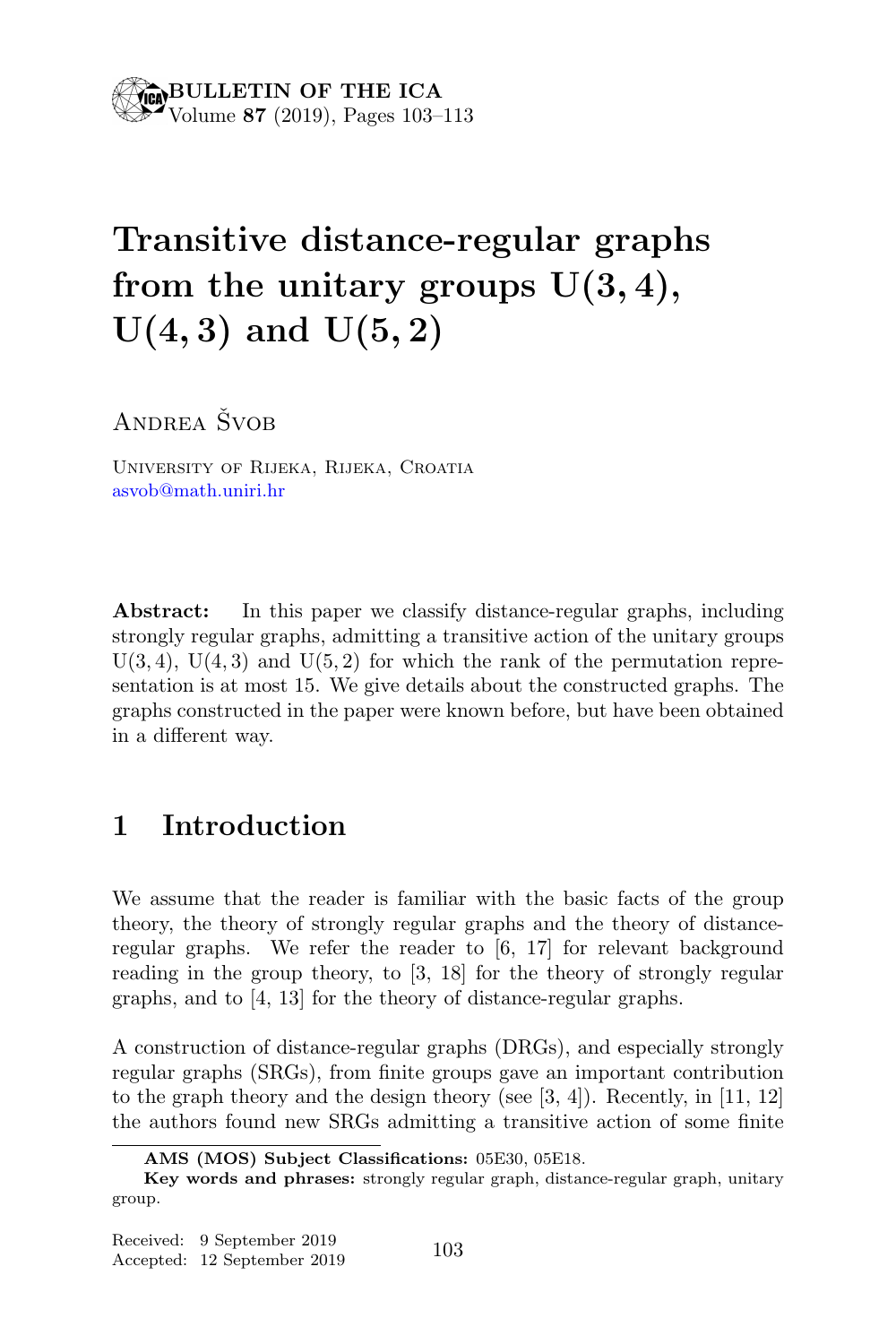simple groups and show how one can use groups as a tool to produce wide range of interesting regular graphs.

In this paper we classify distance-regular graphs, including strongly regular graphs, admitting a transitive action of the unitary groups  $U(3, 4)$ ,  $U(4, 3)$ and  $U(5, 2)$  for which the rank of the permutation representation is at most 15 (i.e. the number of orbits of the stabilizer of a vertex is at most 15). The graphs constructed in the paper were known before, but have been obtained in a different way. The method of construction is outlined in Section 3. We give a details about the obtained graphs. Note that primitive strongly regular graphs from the groups  $U(3, 4)$ ,  $U(4, 3)$  and  $U(5, 2)$  are described in  $[7], [9]$  and  $[8]$ . We refer the reader to  $[6, 20]$  for more details about these unitary groups.

We used programmes written for Magma [2] and GAP [14]. The constructed SRGs and DRGs can be found at the link:

http://www.math.uniri.hr/~asvob/DRGs\_UniGps.zip.

## 2 Preliminaries

In this section we define coherent configurations and association schemes, which are the tools for the construction of graphs presented in this paper. We also give basic definitions and properties of DRGs and SRGs.

**Definition 2.1** A coherent configuration on a finite non-empty set  $\Omega$  is an ordered pair  $(\Omega, \mathcal{R})$  with  $\mathcal{R} = \{R_0, R_1, \ldots, R_d\}$  a set of non-empty relations on  $\Omega$ , such that the following axioms hold.

- (i) There exists t such that  $\sum_{i=1}^{t} R_i$  is the identity relation, where  ${R_0, R_1, \ldots, R_t} \subseteq {R_0, R_1, \ldots, R_d}.$
- (*ii*)  $\mathcal R$  *is a partition of*  $\Omega^2$ .
- (iii) For every relation  $R_i \in \mathcal{R}$ , its converse  $R_i^T = \{(y, x) : (x, y) \in R_i\}$  is in R.
- (iv) There are constants  $p_{ij}^k$  known as the intersection numbers of the coherent configuration  $\tilde{\mathcal{R}}$ , such that for  $(x, y) \in R_k$ , the number of elements z in  $\Omega$  for which  $(x, z) \in R_i$  and  $(z, y) \in R_j$  equals  $p_{ij}^k$ .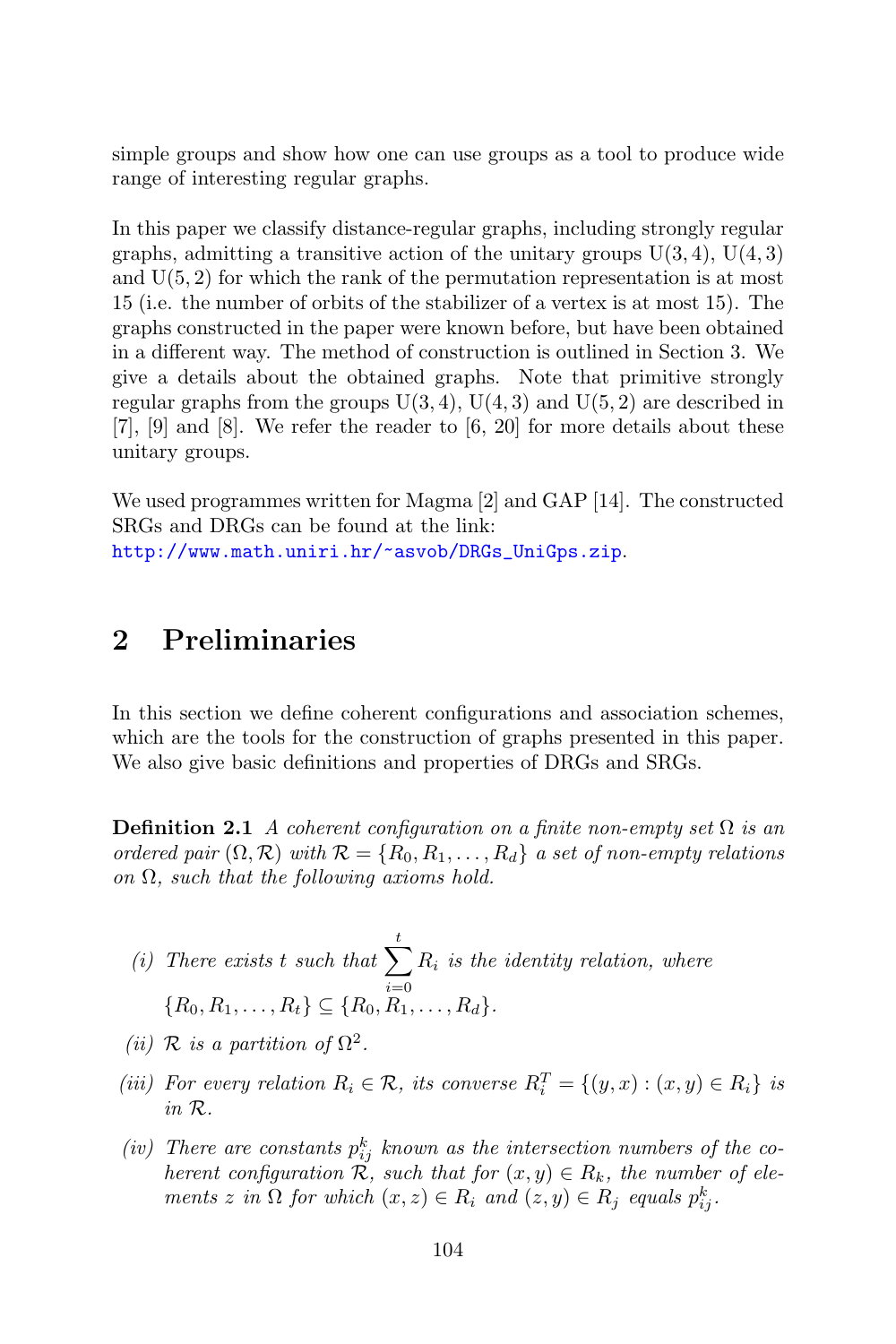We say that a coherent configuration is homogeneous if it contains the identity relation, i.e., if  $R_0 = I$ . If  $\mathcal R$  is a set of symmetric relations on  $\Omega$ , then a coherent configuration is called symmetric. A symmetric coherent configuration is homogeneous (see [5]). Symmetric coherent configurations are introduced by Bose and Shimamoto in [1] and called association schemes. An association scheme with relations  $\{R_0, R_1, \ldots, R_d\}$  is called a d-class association scheme.

Let  $\Gamma$  be a graph with diameter d, and let  $\delta(u, v)$  denote the distance between vertices u and v of  $\Gamma$ . The *i*th-neighborhood of a vertex v is the set  $\Gamma_i(v) = \{w : \delta(v, w) = i\}$ . Similarly, we define  $\Gamma_i$  to be the *i*thdistance graph of  $\Gamma$ , that is, the vertex set of  $\Gamma_i$  is the same as for  $\Gamma$ , with adjacency in  $\Gamma_i$  defined by the *i*th distance relation in Γ. We say that Γ is distance-regular if the distance relations of  $\Gamma$  give the relations of a d-class association scheme, that is, for every choice of  $0 \leq i, j, k \leq d$ , all vertices v and w with  $\delta(v, w) = k$  satisfy  $|\Gamma_i(v) \cap \Gamma_j(w)| = p_{ij}^k$  for some constant  $p_{ij}^k$ . In a distance-regular graph, we have that  $p_{ij}^k = 0$  whenever  $i + j < k$  or  $k < |i - j|$ . A distance-regular graph  $\Gamma$  is necessarily regular with degree  $p_{11}^0$ ; more generally, each distance graph  $\Gamma_i$  is regular with degree  $k_i = p_{ii}^0$ .

An equivalent definition of distance-regular graphs is the existence of the constants  $b_i = p_{i+1,1}^i$  and  $c_i = p_{i-1,1}^i$  for  $0 \le i \le d$  (notice that  $b_d = c_0 = 0$ ). The sequence  $\{b_0, b_1, \ldots, b_{d-1}; c_1, c_2, \ldots, c_d\}$ , where d is the diameter of Γ is called the intersection array of Γ. Clearly,  $b_0 = k$ ,  $b_d = c_0 = 0$ ,  $c_1 = 0$ .

A regular graph is strongly regular with parameters  $(v, k, \lambda, \mu)$  if it has v vertices, degree k, and if any two adjacent vertices are together adjacent to  $\lambda$  vertices, while any two non-adjacent vertices are together adjacent to  $\mu$  vertices. A strongly regular graph with parameters  $(v, k, \lambda, \mu)$  is usually denoted by  $SRG(v, k, \lambda, \mu)$ . A strongly regular graph is a distance-regular graph with diameter 2 whenever  $\mu \neq 0$ . The intersection array of an SRG is given by  $\{k, k-1-\lambda; 1, \mu\}.$ 

### 3 SRGs and DRGs constructed from the groups

Let G be a finite permutation group acting on the finite set  $\Omega$ . This action induce the action of the group G on the set  $\Omega \times \Omega$ . For more information see [19]. The orbits of this action are the sets of the form  $\{( \alpha g, \beta g) : g \in G \}.$ If G is transitive, then  $\{(\alpha,\alpha): \alpha \in \Omega\}$  is one such orbit. If the rank of G is r, then it has r orbits on  $\Omega \times \Omega$ . Let  $|\Omega| = n$  and  $\Delta_i$  is one of these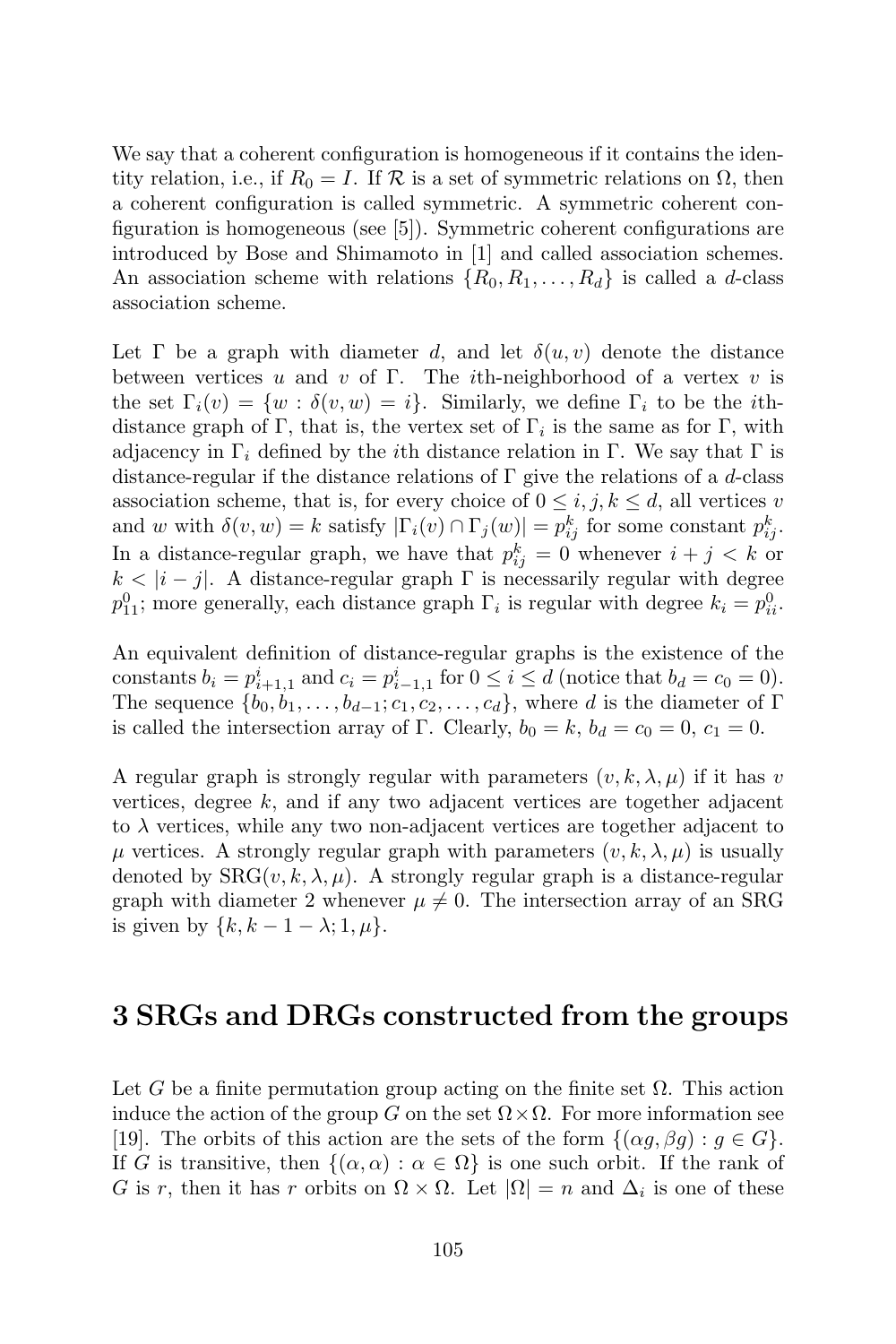orbits. We say that the  $n \times n$  matrix  $A_i$ , with rows and columns indexed by Ω and entries

$$
A_i(\alpha, \beta) = \begin{cases} 1, & \text{if } (\alpha, \beta) \in \Delta_i \\ 0, & \text{otherwise.} \end{cases}
$$

is called the adjacency matrix for the orbit  $\Delta_i$ .

Let  $A_0, \ldots, A_{r-1}$  be the adjacency matrices for the orbits of G on  $\Omega \times \Omega$ . These satisfy the following conditions.

- (i)  $A_0 = I$ , if G is transitive on  $\Omega$ . If G has s orbits on  $\Omega$ , then I is a sum of s adjacency matrices.
- (ii)  $\Sigma$ i  $A_i = J$ , where J is the all-one matrix.
- (iii) If  $A_i$  is an adjacency matrix, then so is its transpose  $A_i^T$ .
- (iv) If  $A_i$  and  $A_j$  are adjacency matrices, then their product is an integerlinear-combination of adjacency matrices.

If  $A_i$  is symmetric, then the corresponding orbit is called self-paired. Further, if  $A_i = A_j^T$ , then the corresponding orbits are called mutually paired.

The graphs obtained in this paper are constructed using the method described in [10] which can be rewritten in terms of coherent configurations as shown in [12].

**Theorem 3.1** [12, Theorem 1] Let G be a finite permutation group acting transitively on the set  $\Omega$  and  $A_0, \ldots, A_d$  be the adjacency matrices for orbits of G on  $\Omega \times \Omega$ . Let  $\{B_1, \ldots, B_t\} \subseteq \{A_1, \ldots, A_d\}$  be a set of adjacency matrices for the self-paired or mutually paired orbits. Then  $M = \sum_{i=1}^{t} B_i$  is  $i=1$ the adjacency matrix of a regular graph  $\Gamma$ . The group G acts transitively on the set of vertices of the graph  $\Gamma$ .

Using this method one can construct all regular graphs admitting a transitive action of the group  $G$ . We will be interested only in those regular graphs that are distance-regular, and especially strongly regular.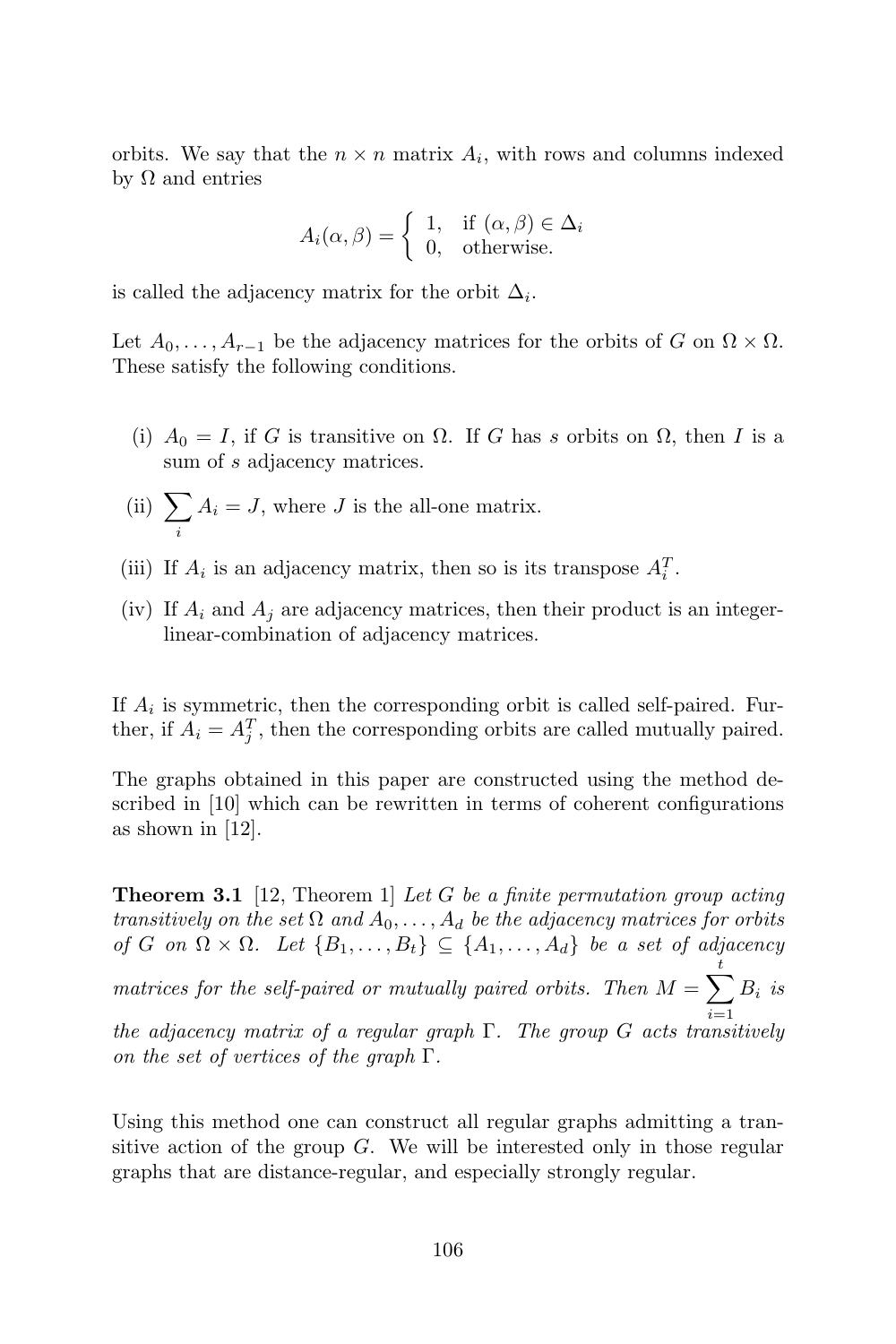The running time complexity of the algorithm used for the construction of the graphs depends on a number of parameters, such as the size of the used group and subgroup, the number of orbits of the stabilizer and the number of self-paired and mutually paired orbits in a particular case.

#### 3.1 SRGs and DRGs from the group  $U(3, 4)$

In [7] the authors constructed primitive strongly regular graphs by defining incidence structures on conjugacy classes of maximal subgroups of the simple group  $U(3, 4)$ . Here, we give a classification of all transitive (not just primitive) SRGs and DRGs of diameter  $d \geq 3$  for which the number of orbits of the vertex stabilizer is at most 15.

The group  $U(3, 4)$  is the simple group of order 62400. Up to conjugation it has 34 subgroups, 6 of them have rank at most 15.

In Table 1 we give the list of all the subgroups (for which the rank of the permutation representation is at most 15)  $H_i^1 \leq U(3, 4)$  which lead to the construction of SRGs or DRGs of diameter  $d \geq 3$ .

| Subgroup      | Structure          | Order | Index | Rank | Primitive    |
|---------------|--------------------|-------|-------|------|--------------|
|               | $(E_4.E_{16}):Z_5$ | 320   | 195   |      | no           |
| Η.            | $Z_5 \times A_5$   | 300   | 208   |      | yes          |
| $H_2^{\perp}$ | $(E_4.E_{16}):Z_3$ | 192   | 325   | 10   | $\mathbf{n}$ |
|               | $(E_{25}:Z_3):Z_2$ | 150   | 416   |      | yes          |

Table 1: Subgroups of the group U(3, 4) that give rise to DRGs.

Using the method described in Theorem 3.1 we obtained all DRGs on which the group  $U(3, 4)$  acts transitively and for which the rank of the permutation representation of the group is at most 15.

**Theorem 3.2** Up to isomorphism there are exactly three strongly regular graphs and exactly three distance-regular graphs of diameter  $d > 3$  admitting an transitive action of the group  $U(3, 4)$ , having the rank at most 15. The constructed SRGs have parameters  $(208, 75, 30, 25)$ ,  $(325, 68, 3, 17)$  and  $(416, 100, 36, 20)$ , and the DRGs of diameter  $d \geq 3$  have 195, 208, 325 vertices, respectively. Details about the obtained strongly regular graphs are given in Table 2 and details about the obtained DRGs with  $d \geq 3$  are given in Table 3.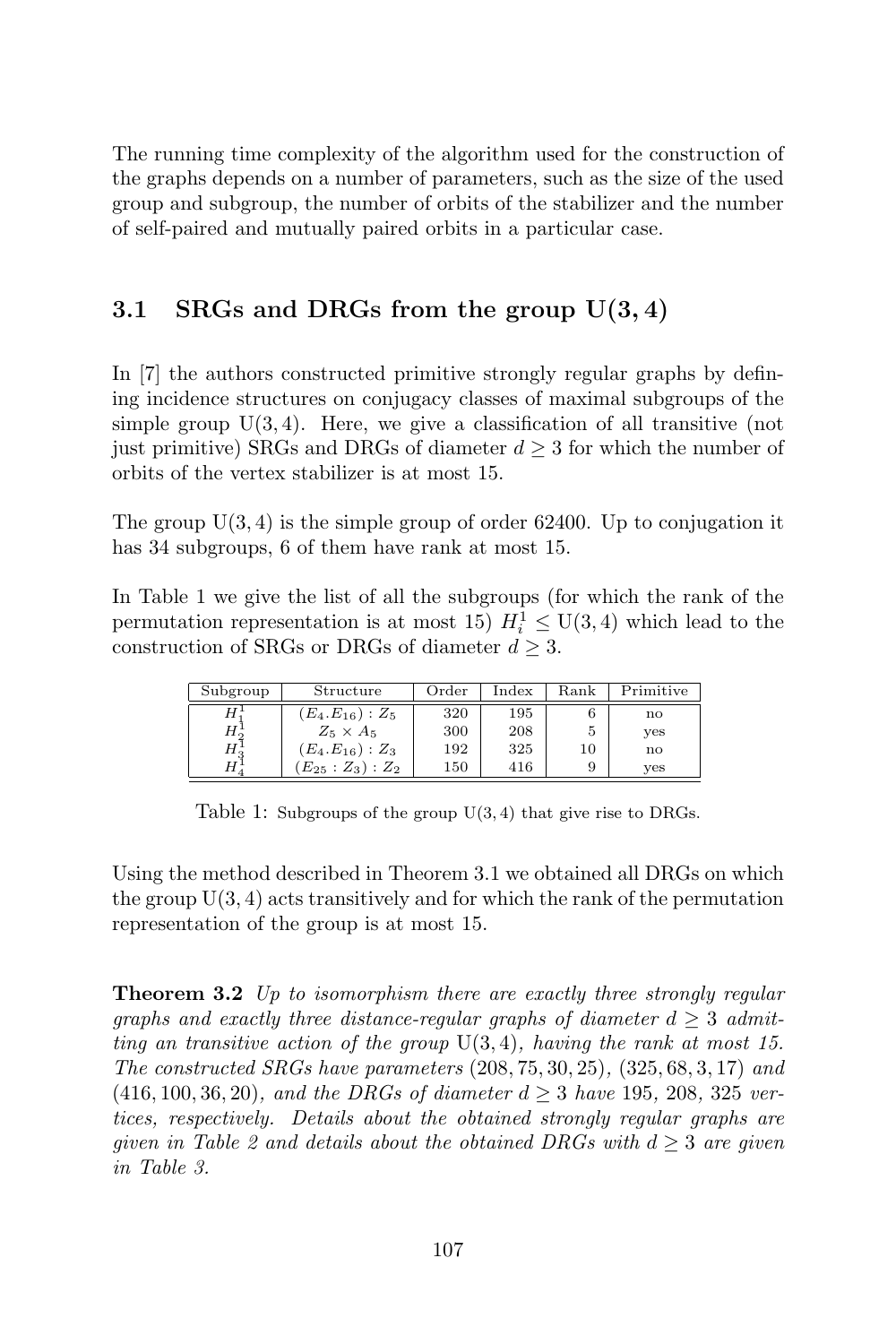| Graph $\Gamma$                                                 | Parameters         | $Aut(\Gamma)$ |
|----------------------------------------------------------------|--------------------|---------------|
| $\Gamma_1^1 = \Gamma(U(3, 4), H_2^1)$                          | (208, 75, 30, 25)  | $U(3,4): Z_4$ |
| $\Gamma_2^{\text{I}} = \Gamma(\text{U}(3, 4), H_2^{\text{I}})$ | (325, 68, 3, 17)   | $U(4,4): Z_4$ |
| $\Gamma_3^1 = \Gamma(\text{U}(3,4), H_4^1)$                    | (416, 100, 36, 20) | $G(2,4):Z_2$  |

Table 2: SRGs constructed from the group U(3, 4).

| Graph $\Gamma$                                            |     | Vertices   Diameter | Intersection array         | $Aut(\Gamma)$               |
|-----------------------------------------------------------|-----|---------------------|----------------------------|-----------------------------|
| $\Gamma_4^1 = \Gamma(U(3, 4), H_1^1)$                     | 195 |                     | $\{64, 42, 1; 1, 21, 64\}$ | $U(3,4): Z_4$               |
| $\Gamma_5^1 = \Gamma(\text{U}(3, 4), H_2^1)$              | 208 |                     | $\{12, 10, 5; 1, 1, 8\}$   | $U(3,4):Z_4$                |
| $\Gamma^1_{\mathcal{B}} = \Gamma(\mathbf{U}(3,4), H_3^1)$ | 325 |                     | $\{64, 60, 1; 1, 15, 64\}$ | $(Z_5 \times U(3,4)) : Z_4$ |

Table 3: DRGs constructed from the group  $U(3, 4)$ ,  $d \geq 3$ .

**Remark 3.3** The strongly regular graphs  $\Gamma_1^1$  and  $\Gamma_3^1$  are isomorphic to the  $SRGs$  constructed in [7]. Moreover,  $\Gamma_3^1$  is known as  $G(2,4)$  graph. It is locally the Janko graph, and the second subconstituent of the Suzuki tower (see [16]). Further, the strongly regular graphs  $\Gamma_2^1$  and  $\Gamma_3^1$  are rank 3 graphs. The SRG  $\Gamma_2^1$  is isomorphic to the graph that belongs to the family of U(4, 4) graphs described in [15] and constructed in the following way. Let V be an  $4$ -dimensional vector space over the field  $GF(4)$ , provided with a nondegenerate Hermitean form. The vertices of the graph are the isotropic points that are adjacent when orthogonal.

**Remark 3.4** The distance-regular graphs  $\Gamma_4^1$  and  $\Gamma_6^1$  have diameter 3. They belong to the family of antipodal but not bipartite distance regular graphs. The graph  $\Gamma_5^1$  having 208 vertices and diameter 3 is known as unitary nonisotropic graph. See [4] for more information.

#### 3.2 SRGs and DRGs from the group  $U(4,3)$

In [9] the authors constructed primitive strongly regular graphs by defining incidence structures on conjugacy classes of maximal subgroups of the simple group  $U(4, 3)$ . Here, we give a classification of all transitive (not just primitive) SRGs and DRGs of diameter  $d \geq 3$  for which the number of orbits of the vertex stabilizer is at most 15.

The group  $U(4, 3)$  is the simple group of order 3265920. Up to conjugation it has 381 subgroups, 27 of them have rank at most 15.

In Table 4 we give the list of all the subgroups (for which the rank of the permutation representation is at most 15)  $H_i^1 \leq U(4,3)$  which lead to the construction of SRGs or DRGs of diameter  $d \geq 3$ .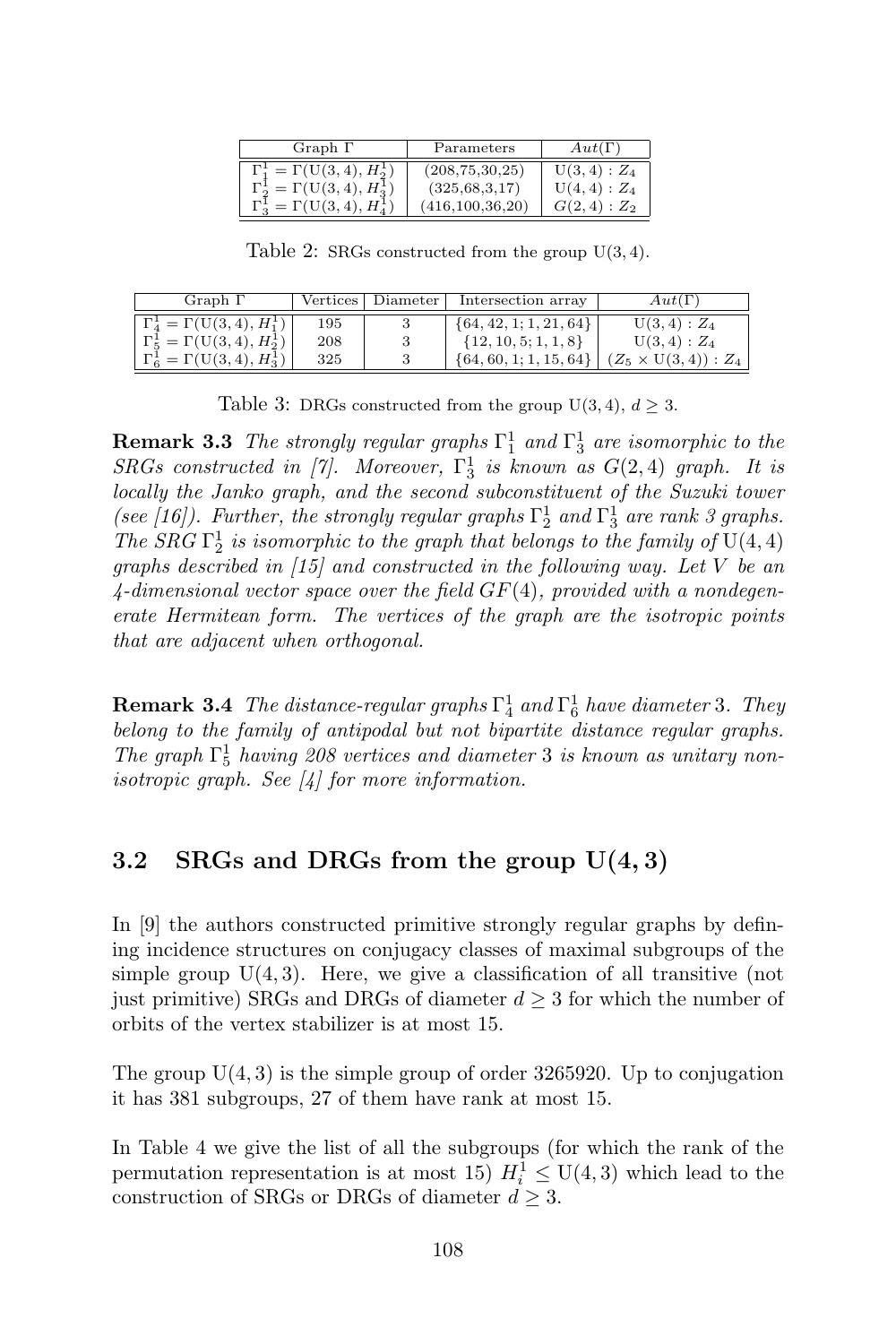| Subgroup       | Structure        | Order | Index | Rank           | Primitive |
|----------------|------------------|-------|-------|----------------|-----------|
| Н              | $E_{81}$ : $A_6$ | 29160 | 112   | 3              | yes       |
| $H^2_{\alpha}$ | U(4, 2)          | 25920 | 126   | 3              | yes       |
| $H_2^2$        | L(3,4)           | 20160 | 162   | 3              | yes       |
| $H_4^2$        | $\times 2S_4$    | 11664 | 280   | 3              | yes       |
| $H^2_{5}$      | U(3, 3)          | 6048  | 540   | $\overline{A}$ | yes       |
| Ηž             | $E_{81}:A_5$     | 4860  | 672   | 6              | no        |

Table 4: Subgroups of the group U(4, 3) that give rise to DRGs.

Using the method described in Theorem 3.1 we obtained all DRGs for which the rank of the permutation representation of the group is at most 15.

**Theorem 3.5** Up to isomorphism there are exactly six strongly regular graphs and there are no distance-regular graphs of diameter  $d \geq 3$  admitting an transitive action of the group  $U(4,3)$ , having the rank at most 15. The SRGs have parameters (112, 30, 2, 10), (126, 45, 12, 18), (162, 56, 10, 24), (280, 36, 8, 4), (540, 224, 88, 96) and (672, 176, 40, 48). Details about the obtained strongly regular graphs are given in Table 5.

| Graph $\Gamma$                                   | Parameters         | $Aut(\Gamma)$      |
|--------------------------------------------------|--------------------|--------------------|
| $\Gamma_1^2 = \Gamma(U(4,3), H_1^2)$             | (112, 30, 2, 10)   | $U(4,3): D_8$      |
| $\Gamma_2^2 = \Gamma(U(4,3), H_2^2)$             | (126, 45, 12, 18)  | $(U(4,3):Z_2):Z_2$ |
| $\Gamma_3^2 = \Gamma(U(4,3), H_3^2)$             | (162, 56, 10, 24)  | $(U(4,3):Z_2):Z_2$ |
| $\Gamma_4^2 = \Gamma(U(4,3), H_4^2)$             | (280, 36, 8, 4)    | $U(4,3): D_8$      |
| $\Gamma_5^2 = \Gamma(U(4,3), H_5^2)$             | (540, 224, 88, 96) | $U(4,3): D_8$      |
| $\Gamma_6^2 = \Gamma(\mathop{\rm U}(4,3),H_6^2)$ | (672, 176, 40, 48) | $U(6,2): S_3$      |

Table 5: SRGs constructed from the group  $U(4,3)$ .

**Remark 3.6** The strongly regular graphs  $\Gamma_1^2$ ,  $\Gamma_2^2$ ,  $\Gamma_3^2$  and  $\Gamma_4^2$  are rank 3 graphs and are isomorphic to the SRGs constructed in [9]. The graph  $\Gamma_5^2$ is known as  $U(4,3)$  graph and is isomorphic to the graph constructed in [11]. Further, the strongly regular graph  $\Gamma_6^2$  is known as  $U(6,2)$  graph. Both  $\Gamma_5^2$  and  $\Gamma_6^2$  belong to the family of graphs described in [15] and can be constructed in the following way. Let V be an  $\ddot{4}$ -dimensional and 6dimensional vector space over the field  $GF(16)$  and  $GF(36)$ , respectively, provided with a nondegenerate Hermitean form. The vertices of the graph are the nonisotropic points, adjacent when joined by a tangent.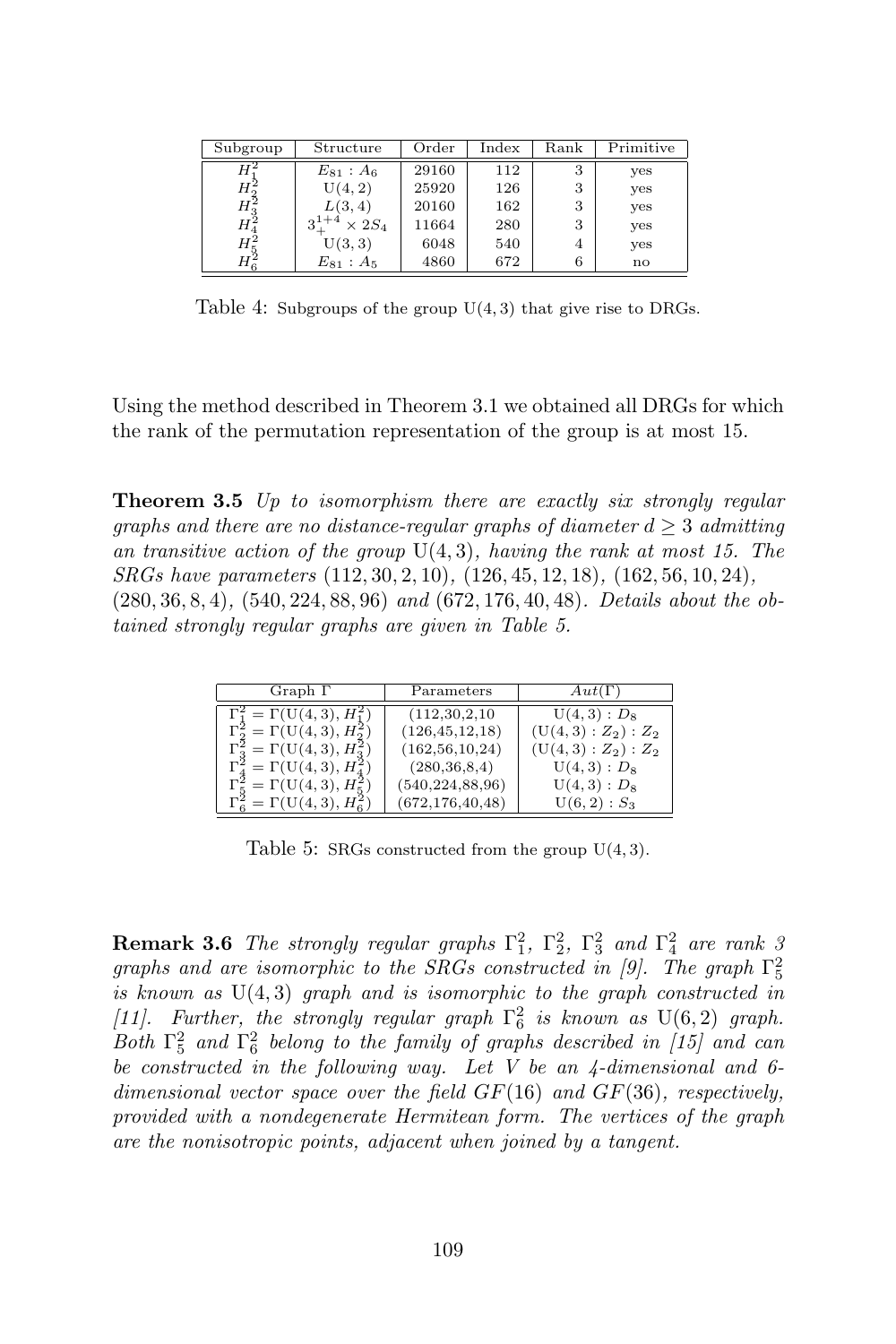#### 3.3 SRGs and DRGs from the group  $U(5, 2)$

In [8] the authors constructed primitive strongly regular graphs by defining incidence structures on conjugacy classes of maximal subgroups of the simple group  $U(5, 2)$ . Here, we give a classification of all transitive (not just primitive) SRGs and DRGs of diameter  $d \geq 3$  for which the number of orbits of the vertex stabilizer is at most 15.

The group  $U(5, 2)$  is the simple group of order 13685760. Up to conjugation it has 556 subgroups, 19 of them have rank at most 15.

In Table 6 we give the list of all the subgroups (for which the rank of the permutation representation is at most 15)  $H_i^1 \le U(5, 2)$  which lead to the construction of SRGs or DRGs of diameter  $d \geq 3$ .

| Subgroup                         | Structure                                     | Order  | Index | Rank | Primitive    |
|----------------------------------|-----------------------------------------------|--------|-------|------|--------------|
|                                  |                                               |        |       |      |              |
| $H^3$                            | $(E_{64}:Z_2)$ . $(E_9:Z_3)$ . $SL(2,3)$      | 829444 | 165   |      | yes          |
|                                  | $Z_3 \times U(4,2)$                           | 46080  | 176   | з    | yes          |
|                                  | $(E_{16}:E_{16})$ : $(Z_3\times A_5)$         | 77760  | 297   | з    | yes          |
| $H_2^3H_3^3H_4^4H_5^3H_6^3H_7^3$ | $(((Z_2 \times D_8) : Z_2).A_4). (E_9 : Q_8)$ | 27648  | 495   |      | $\mathbf{n}$ |
|                                  | O(5,3)                                        | 25920  | 528   |      | $\mathbf{n}$ |
|                                  | $((E_4 \times Q_8) : Q_8) : A_5$              | 15360  | 891   | 9    | $\mathbf{n}$ |
|                                  | $E_{81}$ : $S_5$                              | 9720   | 1408  |      | yes          |
| $H^3_\circ$                      | $(((E_4 \times Q_8) : Q_8) : Z_5) : S_3$      | 7680   | 1782  |      | $\mathbf{n}$ |

Table 6: Subgroups of the group  $U(5, 2)$  that give rise to DRGs.

Using the method described in Theorem 3.1 we obtained all DRGs for which the rank of the permutation representation of the group is at most 15.

**Theorem 3.7** Up to isomorphism there are exactly seven strongly reqular graphs and exactly one distance-regular graphs of diameter  $d \geq 3$  admitting an transitive action of the group  $U(5, 2)$ , having the rank at most 15. The constructed SRGs have parameters (165, 36, 3, 9), (176, 40, 12, 8), (297, 40, 7, 5), (495, 238, 109, 119),

(528, 255, 126, 120), (1408, 567, 246, 216) and (1782, 416, 100, 96), and the DRG of diameter  $d \geq 3$  have 891 vertices. Details about the obtained strongly regular graphs are given in Table 7 and details about the obtained DRG with  $d \geq 3$  are given in Table 8.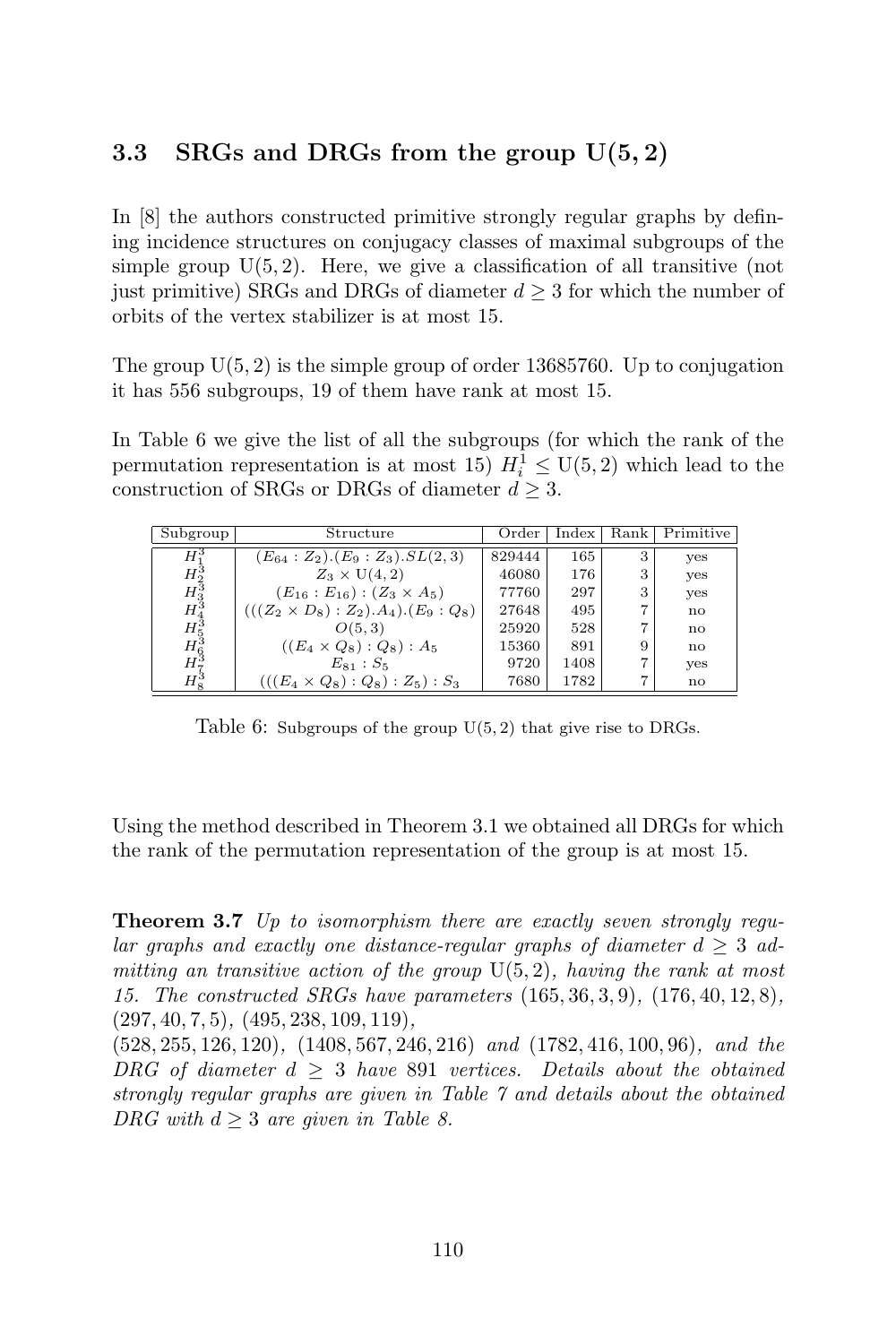| Graph $\Gamma$                        | Parameters            | $Aut(\Gamma)$   |
|---------------------------------------|-----------------------|-----------------|
| $\Gamma_1^3 = \Gamma(U(5, 2), H_1^3)$ | (165, 36, 3, 9)       | $U(5, 2): Z_2$  |
| $\Gamma_2^3 = \Gamma(U(5, 2), H_2^3)$ | (176, 40, 12, 8)      | $U(5, 2) : Z_2$ |
| $\Gamma_3^3 = \Gamma(U(5, 2), H_3^3)$ | (297, 40, 7, 5)       | $U(5, 2) : Z_2$ |
| $\Gamma_4^3 = \Gamma(U(5, 2), H_4^3)$ | (495, 238, 109, 119)  | $O^-(10,2):Z_2$ |
| $\Gamma_5^3 = \Gamma(U(5, 2), H_5^3)$ | (528, 255, 126, 120)  | $O^-(10,2):Z_2$ |
| $\Gamma_6^3 = \Gamma(U(5, 2), H_7^3)$ | (1408, 567, 246, 216) | $U(6, 2): Z_2$  |
| $\Gamma_7^3 = \Gamma(U(5,2), H_8^3)$  | (1782, 416, 100, 96)  | $Suz:Z_2$       |

Table 7: SRGs constructed from the group  $U(5, 2)$ .

| $\frac{1}{2}$ raph <sup>1</sup>      | Vertices | Diameter | Intersection array                                    |  |
|--------------------------------------|----------|----------|-------------------------------------------------------|--|
| $\Gamma_s^3 = \Gamma(U(5,2), H_s^3)$ | 891      |          | $\{42, 40, 32; 1, 5, 21\}$ $\cup$ $(6, 2) \times S_3$ |  |

Table 8: DRG constructed from the group  $U(5, 2), d \geq 3$ .

**Remark 3.8** The strongly regular graphs  $\Gamma_1^3$ ,  $\Gamma_2^3$ ,  $\Gamma_3^3$  and  $\Gamma_6^3$  are isomorphic to the graphs constructed in [8]. The graphs  $\Gamma_1^3$ ,  $\Gamma_2^3$ ,  $\Gamma_3^3$ ,  $\Gamma_4^3$ ,  $\Gamma_5^3$  and  $\Gamma_7^3$ are rank 3 graphs. The graph  $\Gamma_4^3$  is known as  $O^-(10, 2)$  graph, i.e. the graph that belongs to the family of graphs constructed in the following way. Take the elliptic points on a nondegenerate quadric in  $PG(5, 2)$ , where the points are adjacent when orthogonal. The graph  $\Gamma_5^3$  belongs to the family of graph that can be constructed by taking the nonisotropic points of  $O^-(10, 2)$ , adjacent when joined by a tangent. Both graphs,  $\Gamma_4^3$  and  $\Gamma_5^3$  are described in [15]. The SRG  $\Gamma_7^3$  is known as a locally  $G(2,4)$  graph. See [16] for more information.

**Remark 3.9** The distance-regular graph  $\Gamma_8^3$  have 891 vertices and diameter 3 is known as dual polar graph  ${}^2A_6(2)$ . It is the unique DRG with this intersection array. See [4] for more information.

#### Acknowledgement

This work has been fully supported by Croatian Science Foundation under the project  $6732$ . The author would like to thank Dean Crnković for his helpful comments.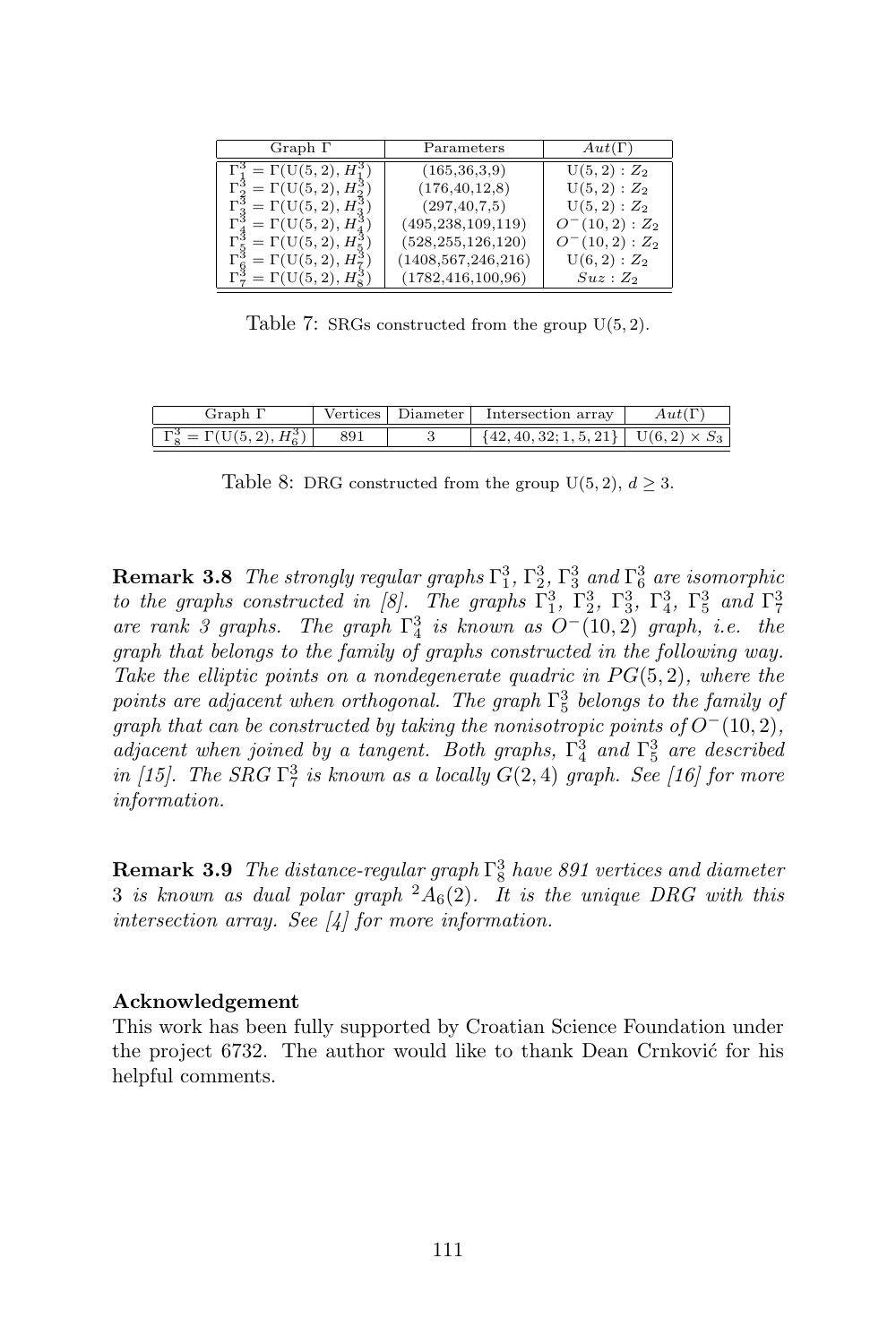#### References

- [1] R.C. Bose and T. Shimamoto, Classification and analysis of partially balanced incomplete block designs with two associate classes, J. Amer. Statist. Assoc. 47 (1952), 151–184.
- [2] W. Bosma and J. Cannon, Handbook of Magma Functions, Department of Mathematics, University of Sydney, 1994. http://magma.maths.usyd.edu.au/magma.
- [3] A.E. Brouwer, Strongly Regular Graphs, Chapter VII.11 in "Handbook of Combinatorial Designs 2nd ed.", C.J. Colbourn and J.H. Dinitz, Eds., Chapman & Hall/CRC, Boca Raton, 2007.
- [4] A.E. Brouwer, A.M. Cohen and A. Neumaier, Distance-Regular Graphs, Springer-Verlag, Berlin, 1989.
- [5] P.J. Cameron, Coherent configurations, association schemes and permutation groups, in "Groups, combinatorics & geometry" (Durham, 2001), 55–71, World Sci. Publ., River Edge, NJ, 2003.
- [6] J.H. Conway, R.T. Curtis, S.P. Norton, R.A. Parker and R.A. Wilson, Atlas of Finite Groups, Oxford University Press, Eynsham, 1985.
- [7] D. Crnković and V. Mikulić, Block designs and strongly regular graphs constructed from the group  $U(3, 4)$ , Glas. Mat. Ser. III, 41 (61), No. 2 (2006), 189–194.
- $[8]$  D. Crnković and V. Mikulić Crnković, On some combinatorial structures constructed from the groups  $L(3,5)$ ,  $U(5,2)$  and  $S(6,2)$ , Int. J. Comb., 2011 (2011), Article ID 137356, 12 pages.
- [9] D. Crnković, V. Mikulić and B.G. Rodrigues, Some strongly regular graphs and self-orthogonal codes from the unitary group  $U(4,3)$ , Glas. Mat. Ser. III, **45(61)** (2010), 307-323.
- [10] D. Crnković, V. Mikulić Crnković and A. Svob, On some transitive combinatorial structures constructed from the unitary group  $U(3,3)$ , J. Statist. Plann. Inference 144 (2014), 19–40.
- [11] D. Crnković, S. Rukavina and A. Švob, New strongly regular graphs from orthogonal groups  $O^+(6, 2)$  and  $O^-(6, 2)$ , Discrete Math., 341 (2018), 2723–2728.
- $[12]$  D. Crnković, S. Rukavina and A. Švob, On some distance-regular graphs with many vertices, J. Algebr. Comb. (2019) https://doi.org/10.1007/s10801-019-00888-5.